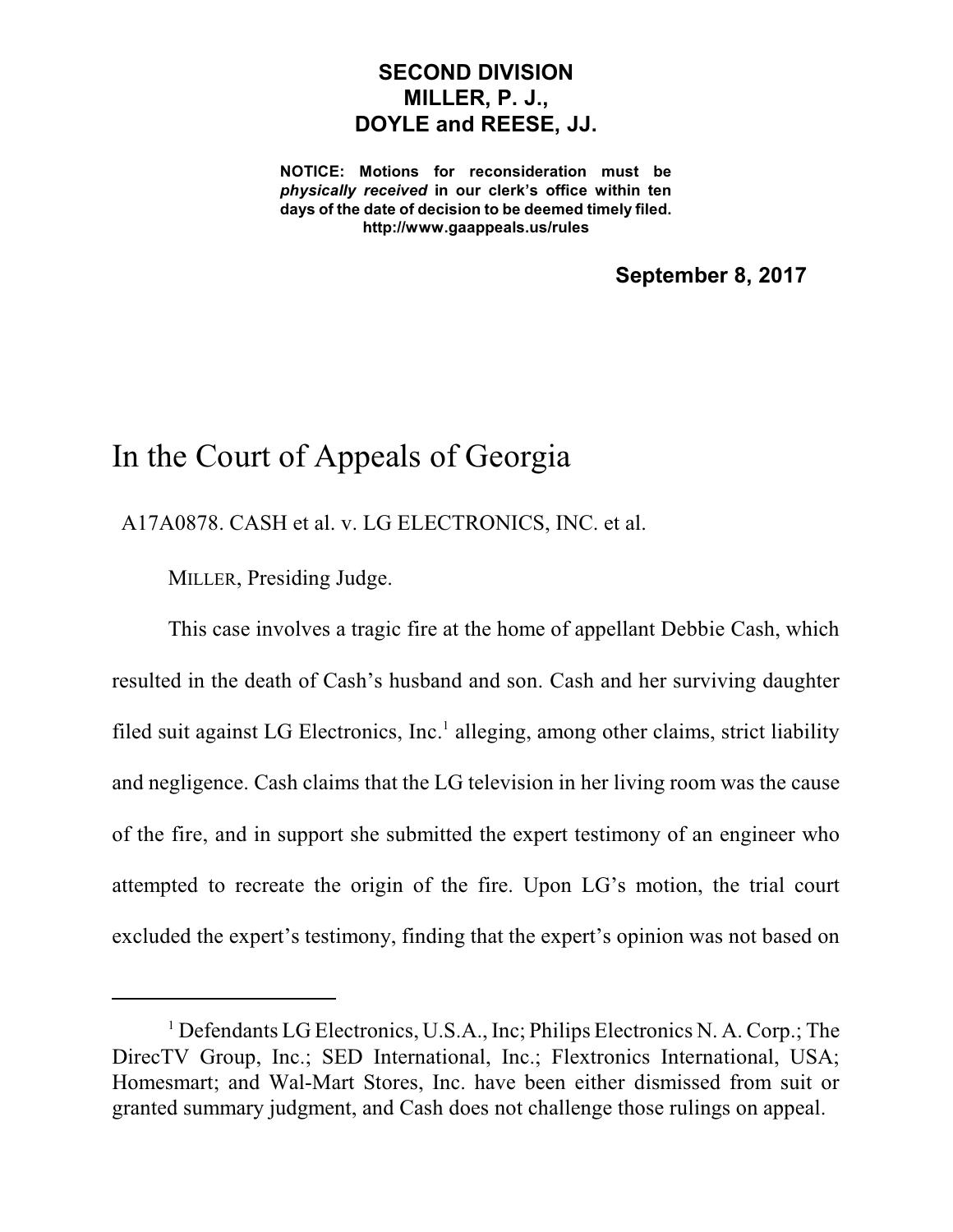sufficient facts or reliable principles and methods, as required by *Daubert v. Merrell Dow Pharmaceuticals, Inc.*, 509 U. S. 579 (113 SCt 2786, 125 LE2d 469) (1993). After excluding Cash's causation expert, the trial court granted summary judgment to LG based on the lack of competent and admissible evidence that there was a defect in the television that caused the fire. This appeal followed, and after a thorough review of the record, we affirm.

The evidence in this case shows that, on the morning of July 6, 2011, Cash's son woke up and went into the living room to watch TV. He then came into Cash's room and told Cash and her husband that the house was on fire. When Cash looked in the living room, she saw green-black smoke and that the entire entertainment center was on fire. When she and her husband were unable to extinguish the fire, Cash exited the house. Believing that her husband and son had already escaped, Cash went to a window and pulled her daughter out. Once Cash realized her husband and son were trapped in the house, the fire was too extensive for her to rescue them. Mr. Cash died in the house. Fire fighters pulled Cash's son from the house, but he subsequently died at the hospital.

Following an investigation, the Gwinnett County fire department determined that the fire started in the vicinity of the entertainment center, but they were unable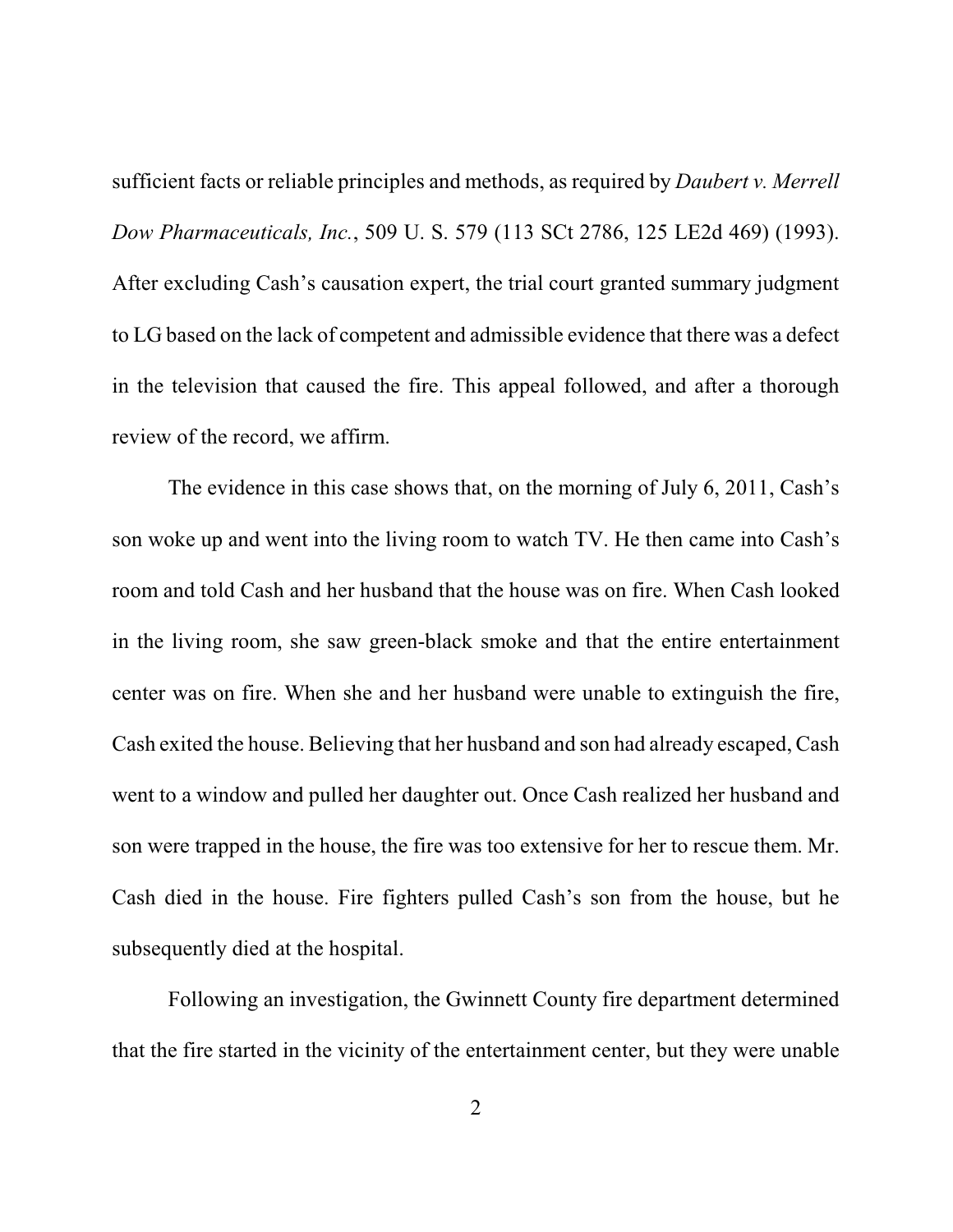to determine the exact origin of the fire. Cash's expert opined that an internal component in the television's power supply board failed due to a manufacturing defect or mechanical damage, triggering a chain reaction that caused a fire.

1. Cash argues that the trial court erred in excluding her expert's testimony because his methods were reliable and histestimonywas based on sufficient facts and data. We disagree.

"[W]hether expert testimony ought to be admitted under [OCGA § 24-7-702] is a question committed to the sound discretion of the trial court." (Citation omitted.) *Scapa Dryer Fabrics, Inc. v. Knight*, 299 Ga. 286, 289 (788 SE2d 421) (2016). We will not disturb the trial court's determination "absent a manifest abuse of discretion." *Mason v. Home Depot U.S.A., Inc.*, 283 Ga. 271, 279 (5) (658 SE2d 603) (2008).

OCGA § 24-7-702 governs the admissibility of expert testimony, and it requires that the trial court act as "gatekeeper to ensure the relevance and reliability of expert testimony." (Citation and punctuation omitted.) *Scapa Dryer Fabrics, Inc.*, supra, 299 Ga. at 289. The statute specifically provides:

If scientific, technical, or other specialized knowledge will assist the trier of fact to understand the evidence or to determine a fact in issue, a witness qualified as an expert by knowledge, skill, experience, training, or education may testify thereto in the form of an opinion or otherwise,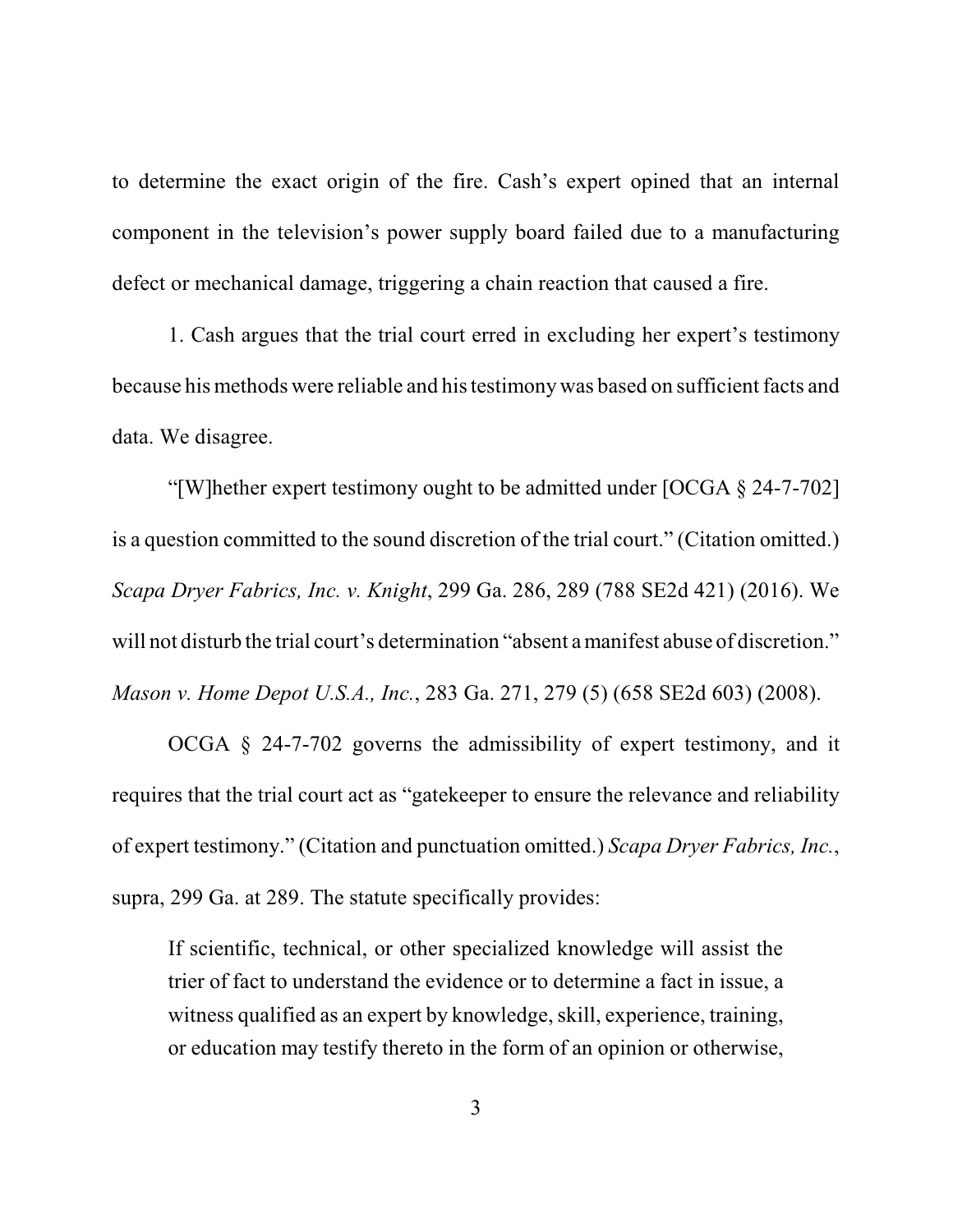if: (1) The testimony is based upon sufficient facts or data; (2) The testimony isthe product of *reliable principles and methods*; and (3) The witness has *applied the principles and methods reliably to the facts* of the case which have been or will be admitted into evidence before the trier of fact.

(Emphasis supplied.) OCGA § 24-7-702 (b)

Importantly,

in interpreting and applying this Code section, the courts of this state may draw from the opinions of the United States Supreme Court in *Daubert v. Merrell Dow Pharmaceuticals, Inc.*, 509 U. S. 579 (1993); *General Electric Co. v. Joiner*, 522 U. S. 136 (1997); *Kumho Tire Co. Ltd. v. Carmichael*, 526 U. S. 137 (1999); and other cases in federal courts applying the standards announced by the United States Supreme Court in these cases.

OCGA § 24-7-702 (f). The trial court has "substantial discretion in deciding how to test an expert's reliability." (Citation omitted.) *Butler v. Union Carbide Corp.*, 310 Ga. App. 21, 26 (1) (712 SE2d 537) (2011). The party seeking to rely on the expert bears the burden of proving the expert is sufficiently reliable. Id.

To admit expert testimony under OCGA § 24-7-702, the trial court must consider: (a) the qualifications of the expert; (b) the reliability of the testimony; and (c) the relevance of the testimony. *Scapa Dryer Fabrics, Inc.*, supra, 299 Ga. at 289.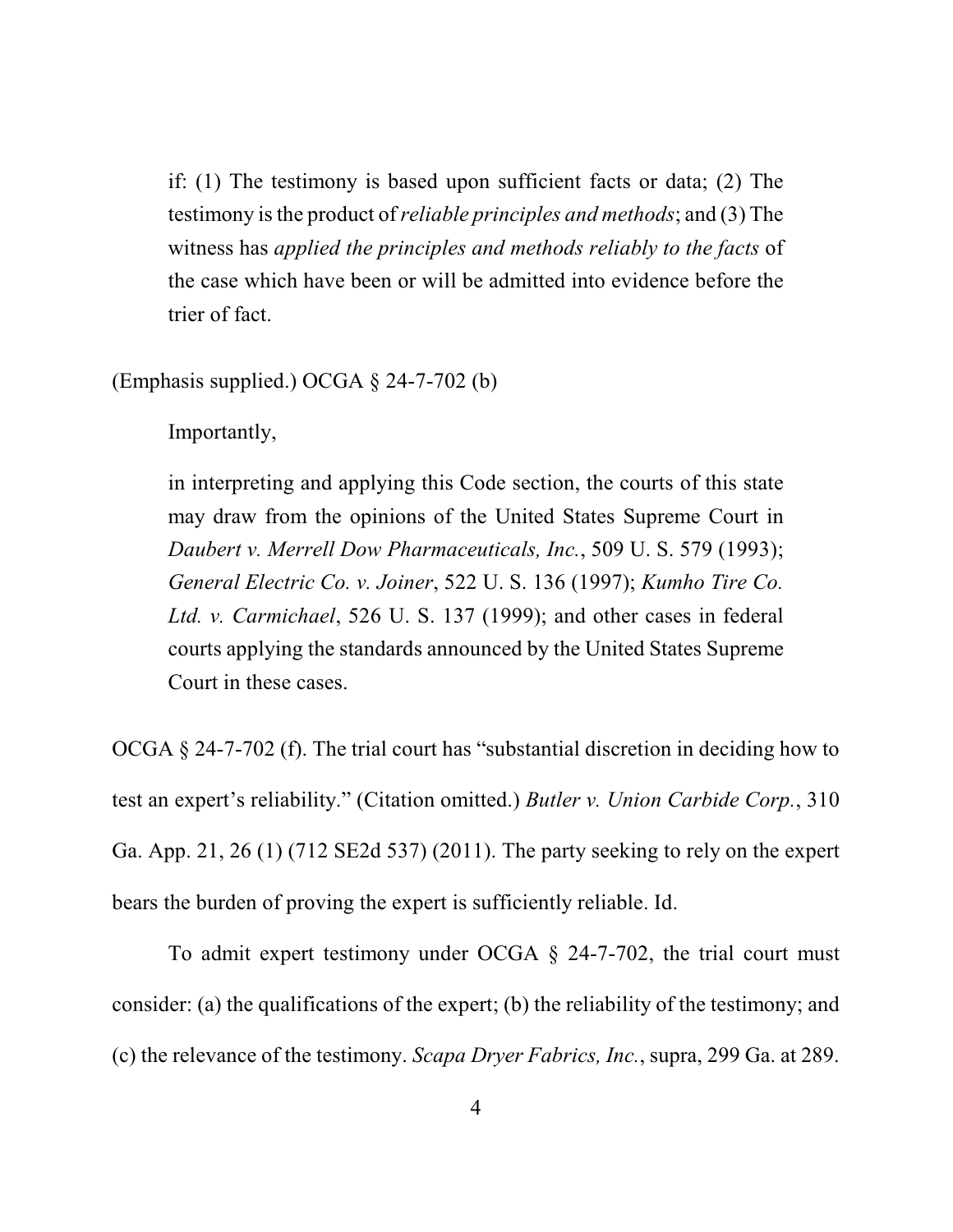These are three distinct factors, and courts should be careful not to conflate them. *Quiet Technology DC-8, Inc. v. Hurel-Dubois UK, Ltd.*, 326 F3d 1333, 1341 (II) (A) (11th Cir. 2003). The trial court in this case focused solely on the reliability of the expert's testing, and accordingly, we do as well.

[G]enerally, reliability is examined through consideration of many factors, including whether a theory or technique can be tested, whether it has been subjected to peer review and publication, the known or potential rate of error for the theory or technique, the general degree of acceptance in the relevant scientific or professional community, and the expert's range of experience and training.

(Citations and punctuation omitted.) *Old Republic Nat. Title Co. v. RM Kids, LLC*, 337 Ga. App. 638, 647 (4) (788 SE2d 542) (2016), cert. denied (Feb. 27, 2017). This is not an exhaustive list of factors, and courts may consider them in a "flexible" manner. *United Fire & Cas. Co. v. Whirlpool Corp.*, 704 F3d 1338, 1341 (II) (11th Cir. 2013). The trial court may not exclude an otherwise sufficient expert "simply because it believes that the opinion is not – in its view – particularly strong or persuasive. The weight to be given to admissible expert testimony is a matter for the jury." *Seamon v. Remington Arms Co., LLC*, 813 F3d 983, 990 (III) (A) (2) (11th Cir. 2016).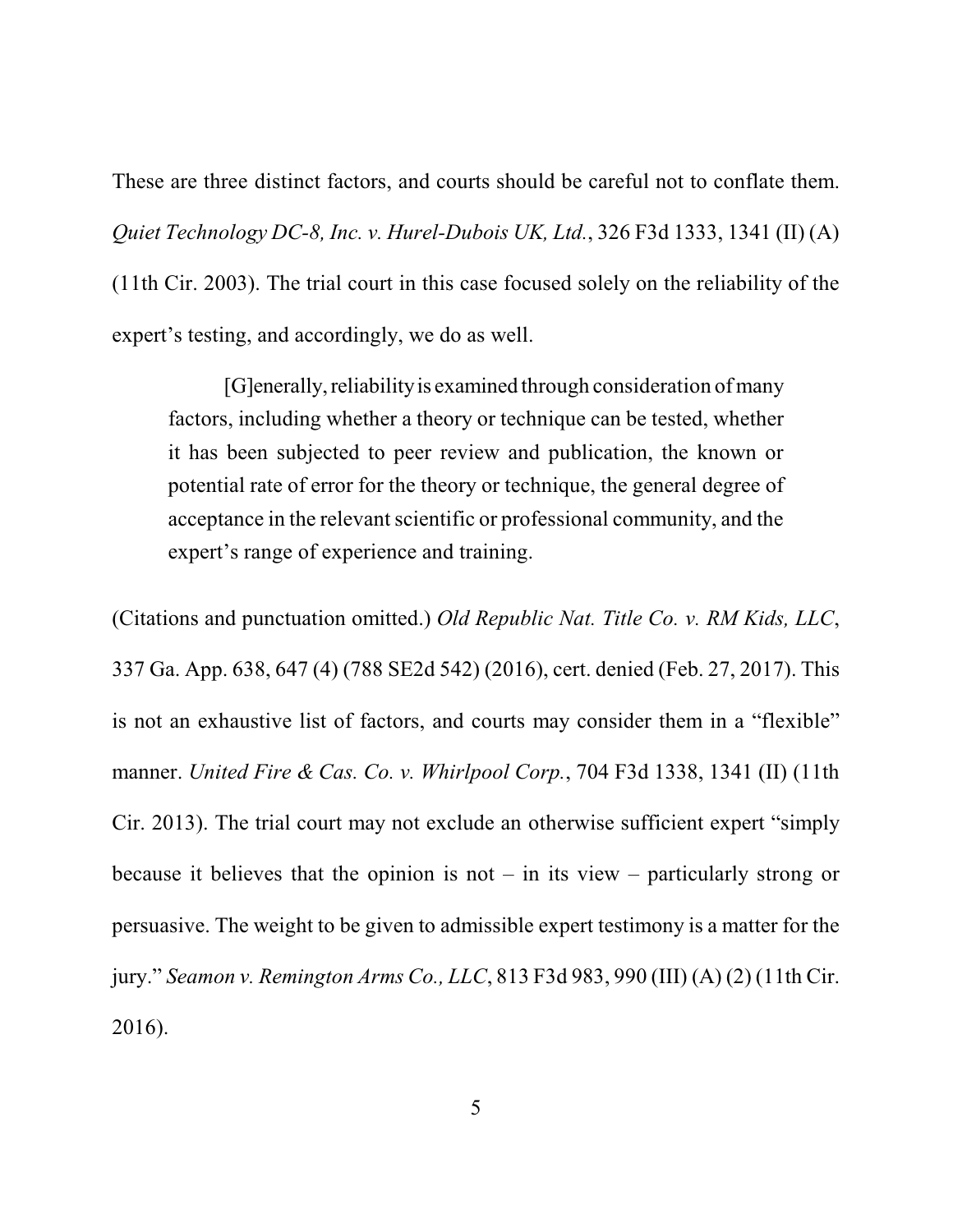Importantly, however, a trial court is not permitted to "admit opinion evidence that is connected to existing data only by the ipse dixit of the expert. A court may conclude that there is simply too great an analytical gap between the data and the opinion proffered." *Gen. Elec. Co. v. Joiner*, 522 U. S. 136, 146 (III) (118 SCt 512, 139 LE2d 508) (1997); see also *HNTB Ga., Inc. v. Hamilton-King*, 287 Ga. 641, 644 (1) (697 SE2d 770) (2010). That is precisely the problem with the expert's methodology in this case.

#### *a. Sufficient facts and data*

Under this prong, we consider the facts on which the expert relied to reach his conclusions. "Although an expert lacks direct evidence of the cause of the fire, the expert may rely upon circumstantial evidence to support his theory." (Citations and punctuation omitted.) *Great Northern Ins. Co. v. Ruiz*, 688 FSupp.2d 1362, 1371 (III) (A) (1) (a) (S.D. Ga. 2010).

Here, the expert formulated a hypothesis that the television was the source of the fire, based on the following circumstantial evidence: Cash's testimony that she saw the fire burning upwards from the middle of the entertainment center; the more significant amount of burning in the area of the speaker compared with the remainder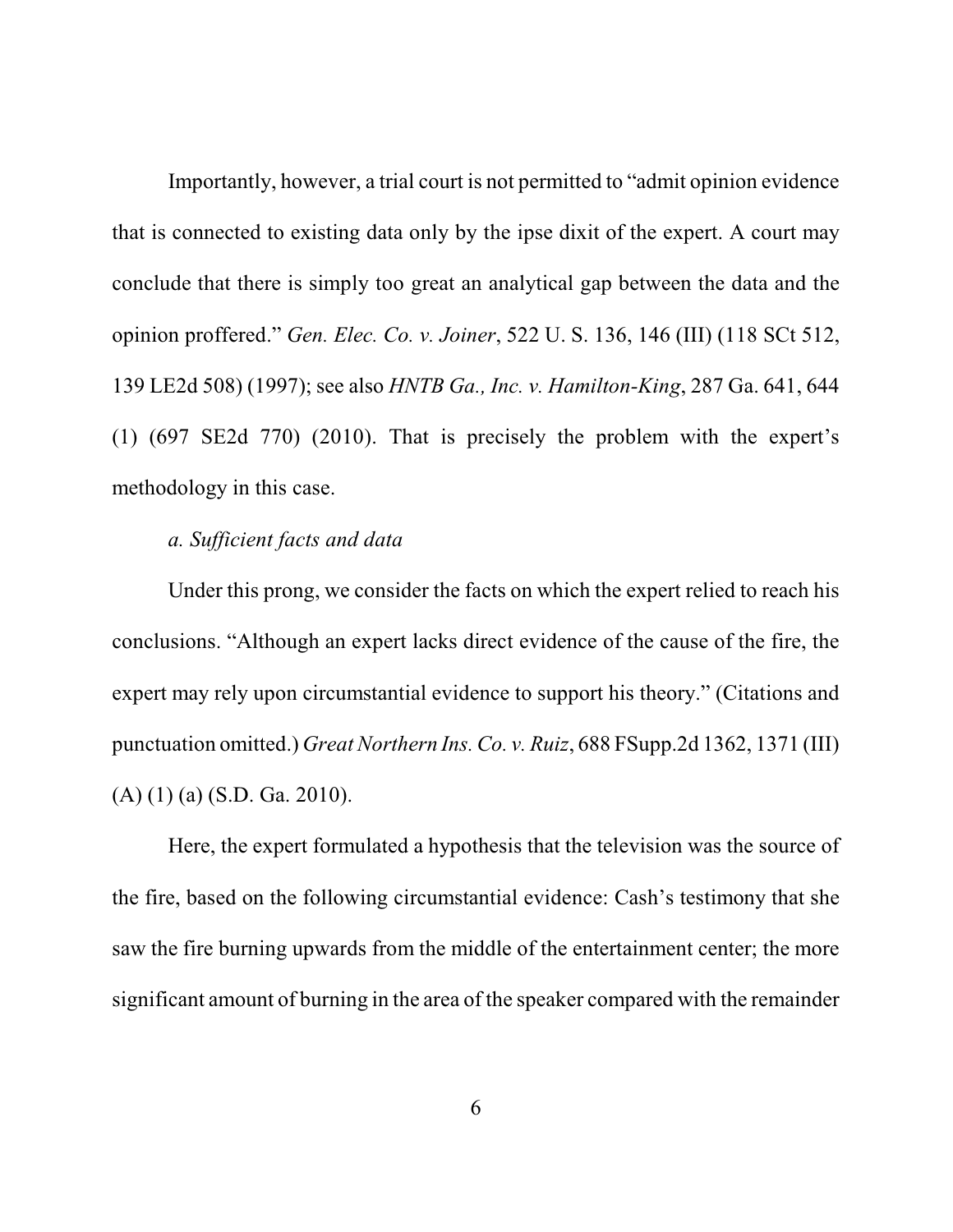of the TV; and the destruction of the power board in the TV.<sup>2</sup> Based on this evidence, the expert conducted testing to establish the nature of the failure in the television.

### *b. Principles and methodology* 3

Cash's expert opined that the fire was caused by a series of events, beginning with one of two internal components called capacitors<sup>4</sup> located in the power supply board of the TV. Specifically, the expert stated that "Capacitor C612" failed due to a manufacturing defect or mechanical damage, and as a result, pressure increased inside Capacitor C612, causing the vented end of the capacitor to extend outward,

<sup>&</sup>lt;sup>2</sup> Fire investigators agree that the origin of the fire was somewhere in the entertainment center, but they did not specifically identify the television.

<sup>&</sup>lt;sup>3</sup> Cash contends that the trial court gave too much weight to the expert's alleged failure to comply with the Georgia Firefighter Standards and Training Examination Preparation and Prerequisites, NFPA 921, a standard that provides methodology for fire investigations. Cash contends that this document is merely a guide and not a legal standard. We note that federal courts have routinely accepted NFPA 921 as an appropriate standard for experts. *United Fire &Cas. Co.*, supra, 704 F3d at 1341 (II) (A). Regardless of whether the expert complied with NFPA 921, however, the trial court did not abuse its discretion in rejecting the expert's testimony as unreliable for the reasons discussed herein.

<sup>&</sup>lt;sup>4</sup> A capacitor is a component that is used to store an electrical charge. It is comprised of one or more pairs of conductors, called "plates," that are separated by an insulator.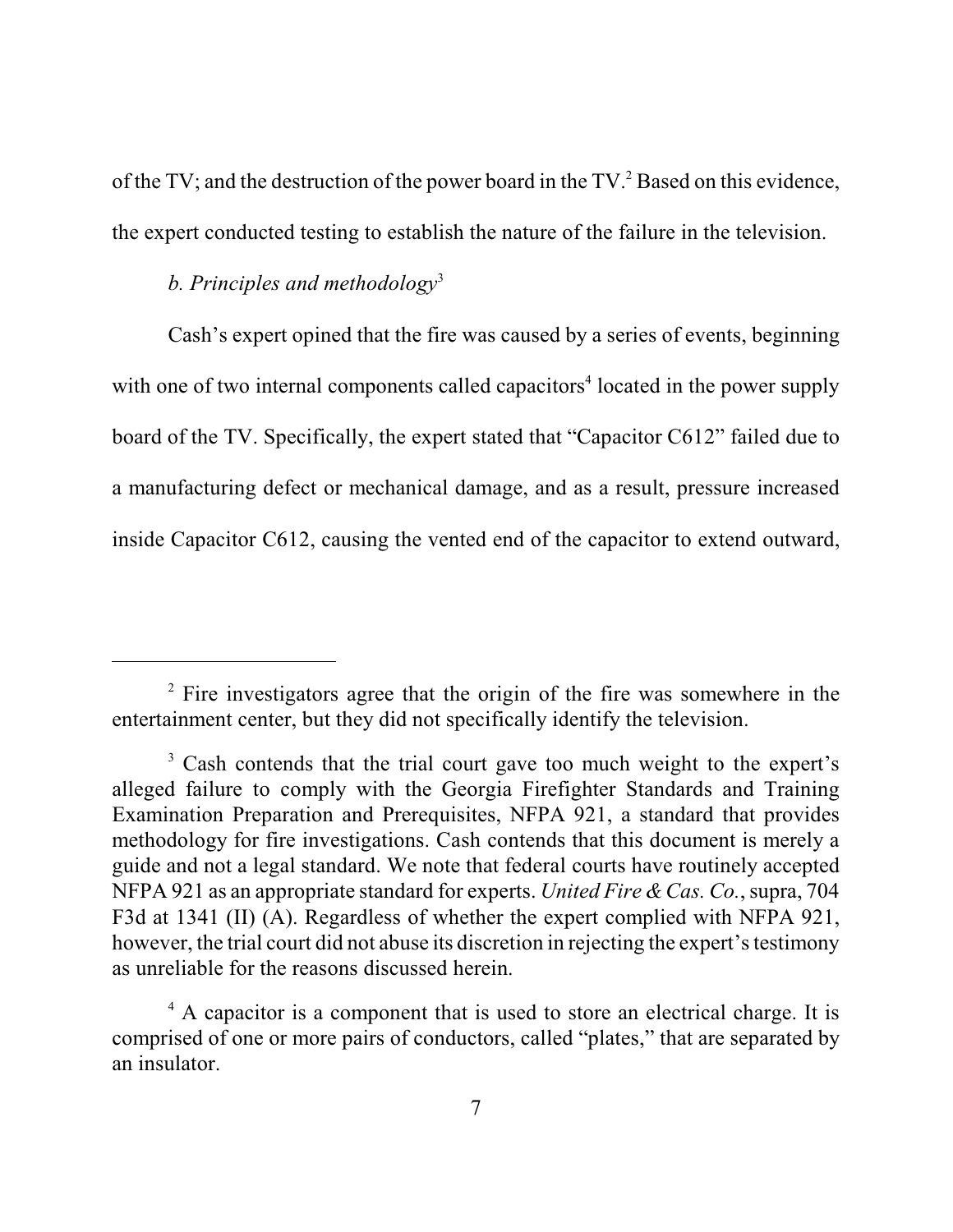like "wings," and make contact with an adjacent component called the heat sink.<sup>5</sup> He contended that this contact created a "rather violent" electrical arc that was sufficient to ignite vapors and/or other materials inside the television. He then opined that the resulting flame burned the gasses as they escaped from Capacitor C612, igniting either a plastic sleeve surrounding the capacitor or a paper component in the power supply board. This ignition then caused flammable materials to drip and engulf components of the speaker located in the bottom right hand corner of the TV. This fire, he claimed, eventually ignited the remainder of the plastic base of the TV, and spread beyond the television. To prove this hypothesis, the expert designed a protocol to reverse engineer the cause of the fire. Problematically, however, the expert's methodology required repeated manipulation to achieve his desired results.

Specifically, the expert testified that, to complete the first step of his hypothesis, it was critical to establish that the "wings" from Capacitor C612 made contact with the neighboring heat vent component. At the outset, the expert manipulated the experiment in a way that did not reflect the conditions in existence on the day of the fire because he removed a safety fuse from the TV to trigger the

 $<sup>5</sup>$  A heat sink is a component that is designed to absorb and dissipate excess</sup> heat.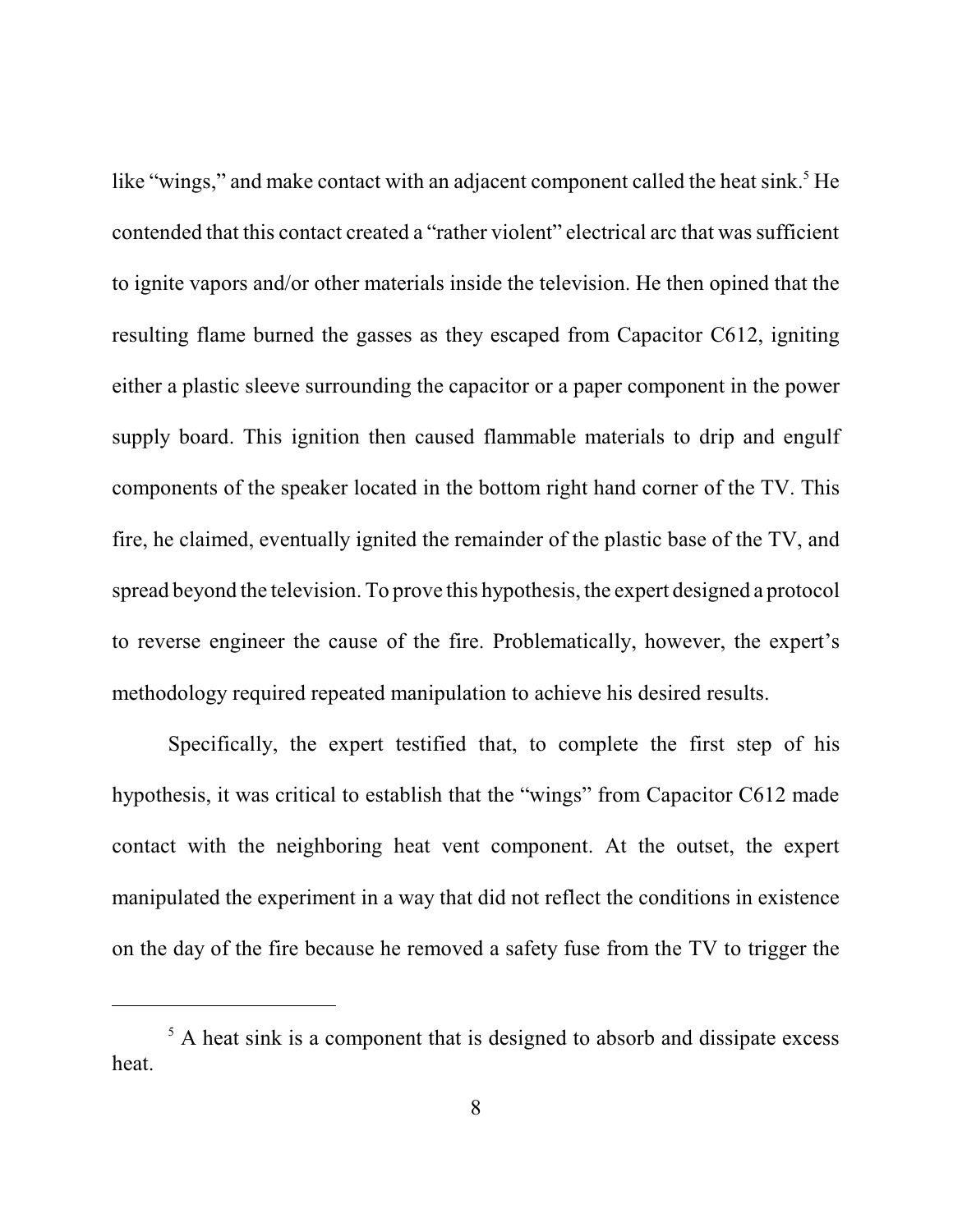venting of Capacitor C612's wings. However, there was no evidence that the safety fuse was missing from the LG TV at issue at the time of the fire. Moreover, in conducting this experiment, he used a different brand of capacitor than the one in the LG television.

Although by industry standards, the capacitor and heat vent are placed at least 3 mm apart,<sup>6</sup> the expert was never able to get the wings to span a distance more than 1.5 mm when conducting his experiments. Because this distance was insufficient for the wings to establish contact with the heat vent on their own, the expert electronically simulated the contact between the two in order to progress to testing the next step of his hypothesis.

After forcing the contact between the capacitor's wings and the heat sink, the next phase of the expert's experiment was designed to support his hypothesis that this contact caused a flame which ignited vapors or materials and then ignited plastic or paper inside Capacitor C612. The expert testified that it was critical that this step create a flame. However, the expert was not able to create such a flame merely by

<sup>&</sup>lt;sup>6</sup> There is no evidence that these components were closer than industry standard in the LG TV at issue.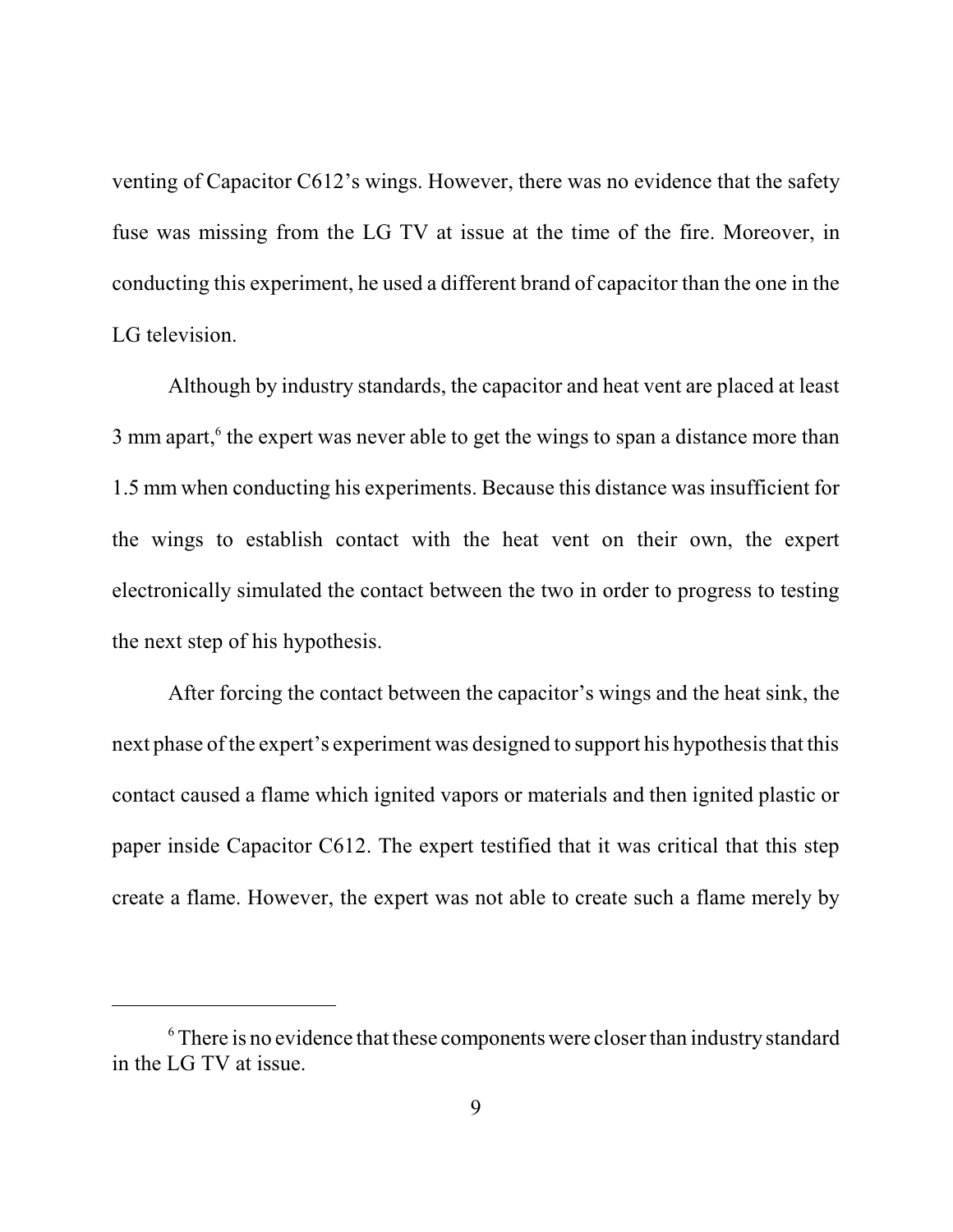forcing contact between these two components. Thus, to progress the experiment to the next phase, the expert had to hold a lighter at the vents to ignite the vapors.

The next step in the expert's hypothesized chain reaction was that the flame fromthe vapors would ignite shrink wrap in the capacitor and catch fire, which would ultimately spread to the speaker located near the bottom of the LG TV. Again, the expert was required to manipulate the experiment to achieve the desired result of dripping hot plastic because that did not occur on its own. Even when the expert forced the plastic to drip, these drippings did not ignite the cotton ball, which the expert had placed under them to simulate the flammable speaker components.

At every step of the expert's experiment, the results failed to trigger the next event of his expected chain reaction unless he forced the result he desired and proceeded to the next step. Contrary to Cash's argument on appeal, the trial court's rejection of this hypothesis is not a critique of the expert's results. Instead, it is a finding that the expert employed an unreliable methodology that is inconsistent with the standard under *Daubert*, 509 U. S. at 595 (II) (B).

Not only did the expert's methodology include unrealistic manipulation, he also failed to establish that his methodology has been peer-reviewed or used by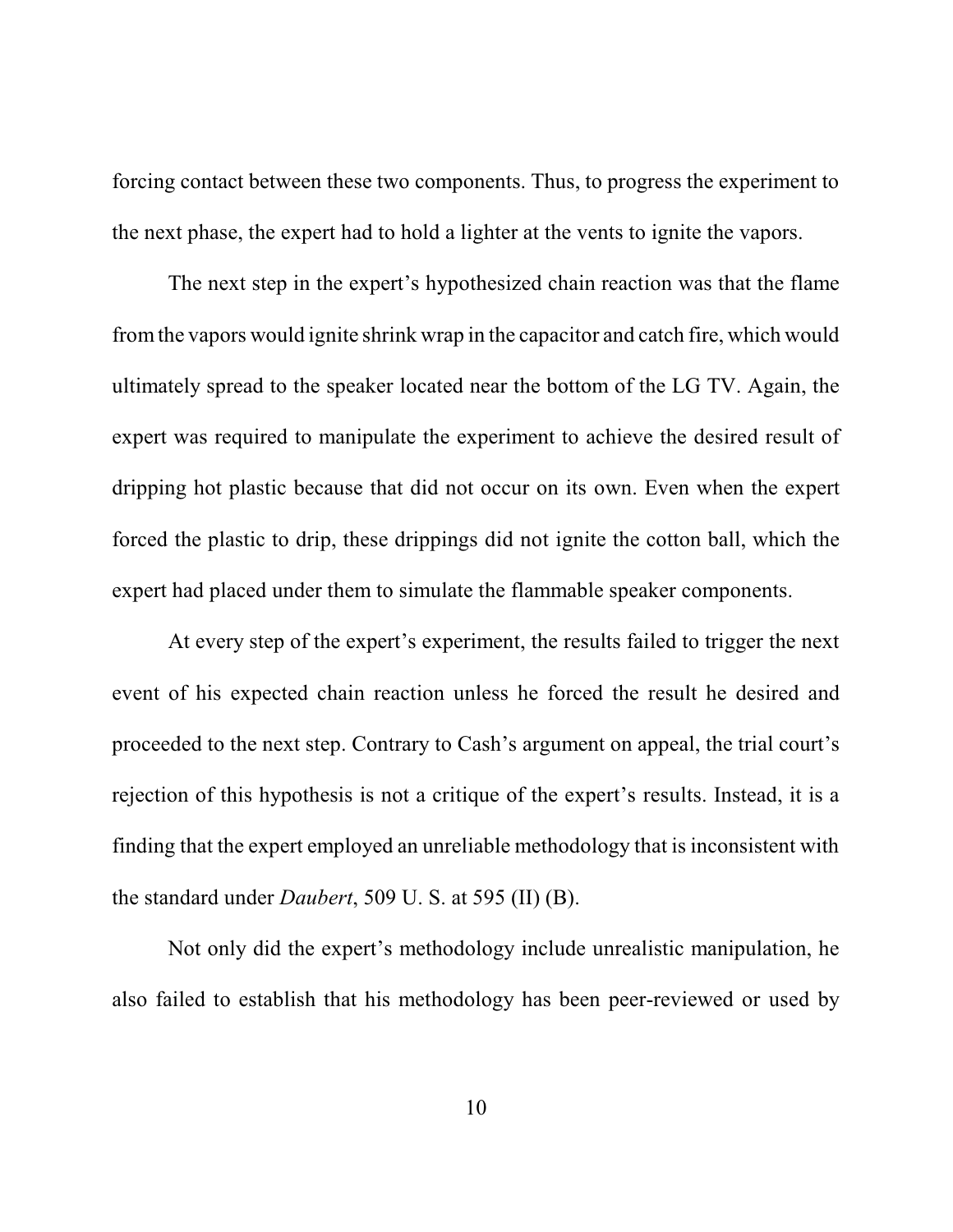others, or had otherwise obtained approval in the scientific community. <sup>7</sup> When asked if hismethods were generally accepted in the scientific community, the expert averred that *he* was a member of the scientific community, and he had created the test, and then he boldly claimed that his test "will pass muster." Yet, he could name only one other person who has approved of it. Moreover, although the expert claimed that his testing was published in an article, he could not name the publication.

In short, the trial court did not abuse its discretion, under these facts, in concluding that the expert's methodology was unreliable under *Daubert*.

#### *c. Application of the methodology to the facts*

As discussed above, the expert's methodology consisted of his repeated manipulation to progress his testing and show that the fire originated in the television. However, there is no evidence that the circumstances the expert created in his experiment existed in the television on the day of the fire. The admission of expert testimony under *Daubert* is left to the trial court's sound discretion, and this is sufficient basis for the trial court to reject the expert testimony. See *Fireman's Fund Ins. Co. v. Canon U.S.A., Inc.*, 394 F3d 1054, 1058-1059 (II) (A) (8th Cir. 2005)

 $<sup>7</sup>$  At least one other court has rejected this expert based on a similar</sup> methodology. See *Whirlpool Corp. v. Camacho*, 298 SW3d 631, 642-643 (III) (Tex. 2009).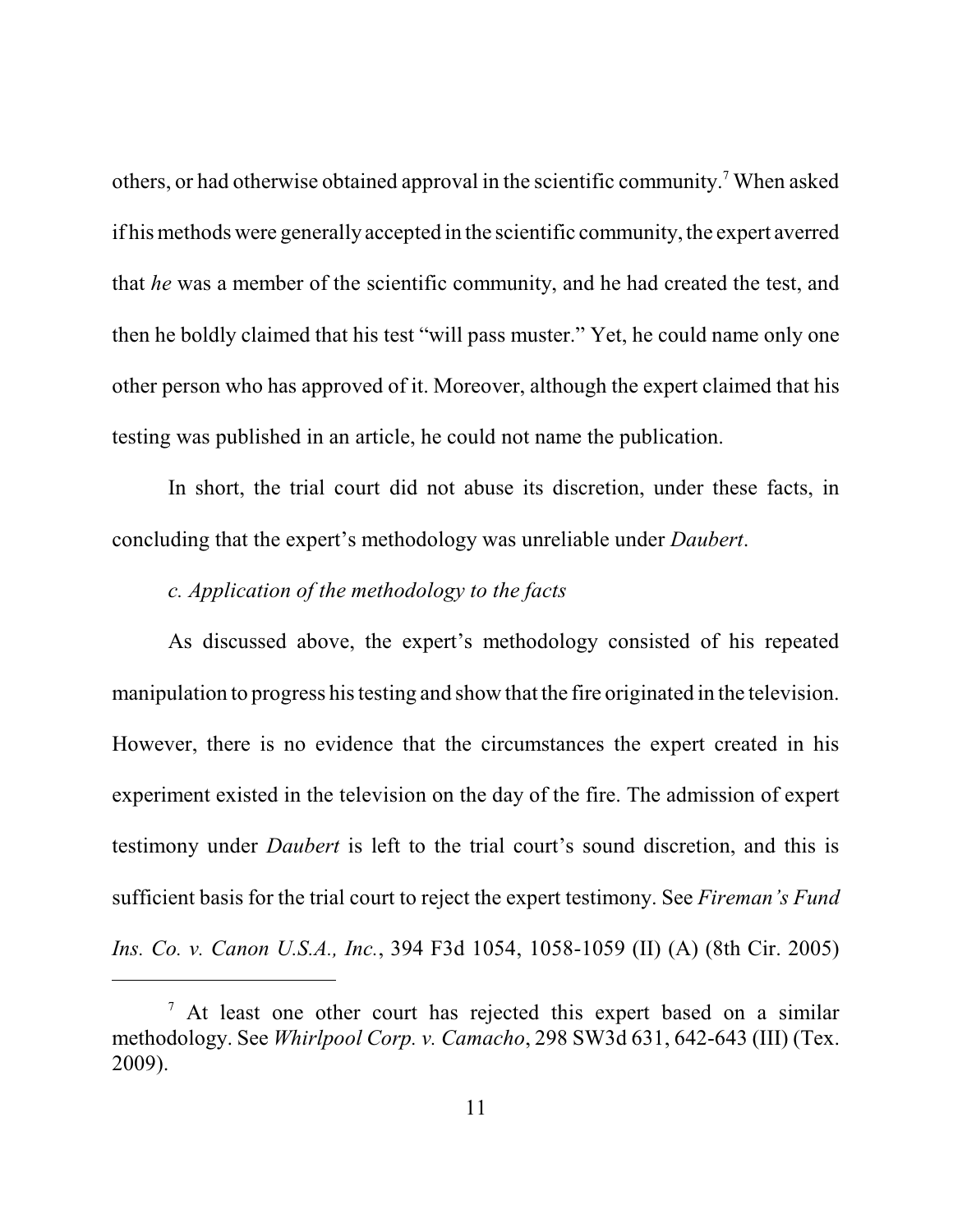(testing that was not conducted under the conditions at the time of the fire was not reliable).

Cash argues that the expert's methodology was sound because investigators agreed that the origin of the fire was in the entertainment system, and the expert used process of elimination to determine that the television was the source. Although process of elimination can be a reliable means of ascertaining the source of a fire, such eliminations must be made through reliable scientific investigation and testing, which the trial court found was not done in this case. See *Michigan Millers Mut. Ins. Corp. v. Benfield*, 140 F3d 915, 921 (II) (A) (11th Cir. 1998). For the reasons explained above, we find no abuse of discretion in the trial court's analysis.

Finally, Cash argues that the trial court's concerns about the expert's testing go to weight and credibility rather than admissibility. See *Seamon v. Remington Arms Co., LLC*, 813 F3d 983, 990 (III) (A) (2) (2016). We do not agree. The issue is not whether the expert's *opinion* about the source of the fire is correct, but rather whether the *methodology* he employed to reach that conclusion is reliable. Where, as here, the analytical gap between the data and the expert's opinion is too remote, the trial court does not abuse its discretion by excluding the expert's testimony. *Joiner*, supra, 522 U. S. at 146 (III).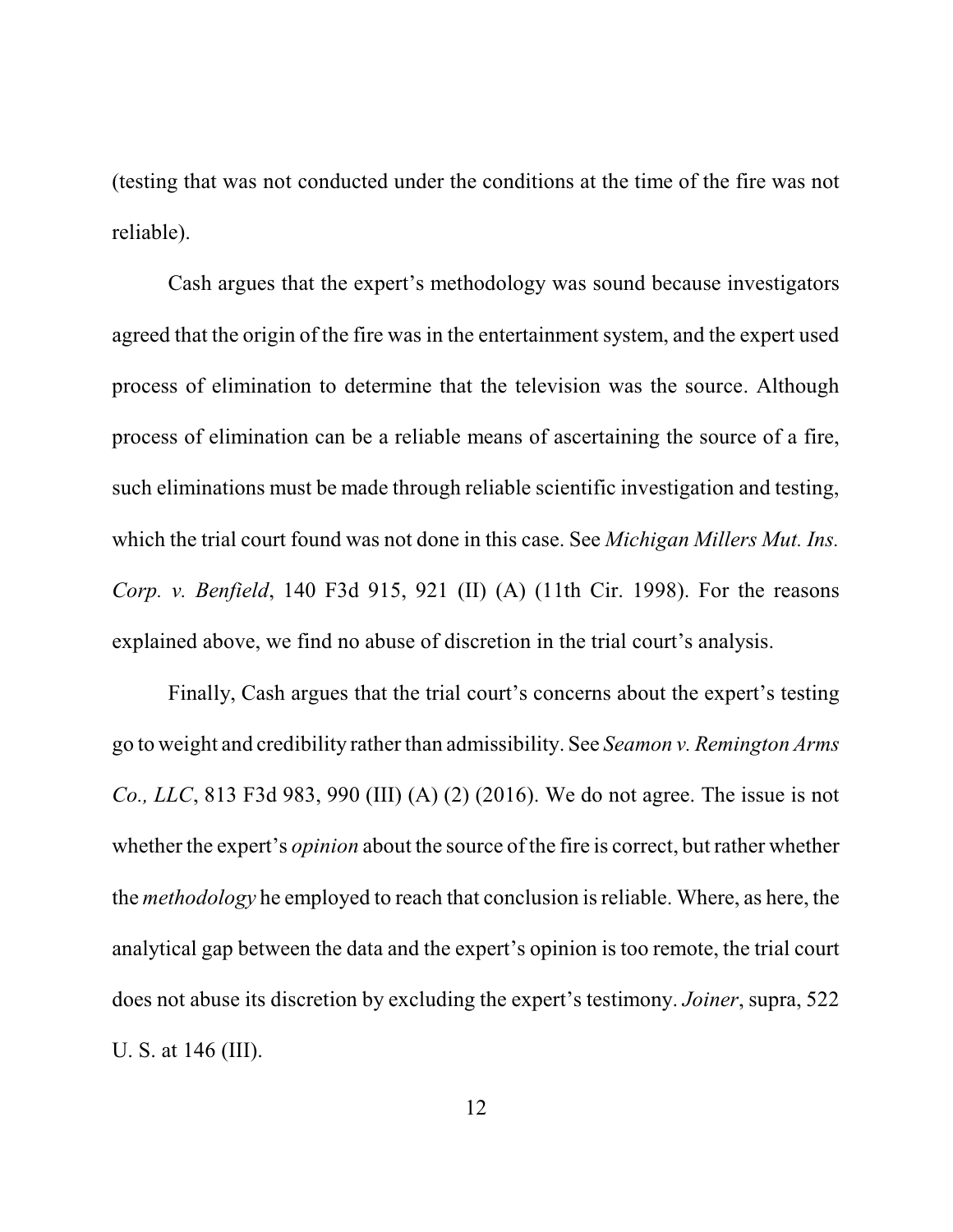In summary, the trial court based its decision to exclude the expert testimony here on the unreliability of the expert's methodology, specifically, the expert's manipulation of the testing at every step of the process. On these facts, the trial court did not abuse its discretion.

2. Cash next argues that the trial court erred in granting LG's motion for summary judgment. We disagree.

On appeal from the grant of summary judgment this Court conducts a de novo review of the evidence to determine whether there is a genuine issue of material fact and whether the undisputed facts, viewed in the light most favorable to the nonmoving party, warrant judgment as a matter of law.

(Citations and punctuation omitted.) *Campbell v. Landings Assn., Inc.*, 289 Ga. 617, 618 (713 SE2d 860) (2011).

In her complaint, Cash alleged breach of express warranty, breach of implied warranty of merchantability, strict liability, and negligence. She also pled claims for unjust enrichment and restitution.

In light of our conclusion in Division 1 that the trial court properly excluded the expert testimony, Cash had no evidence to establish her claims that the television was the cause in fact or source of the fire, and her claims against LG necessarily fail.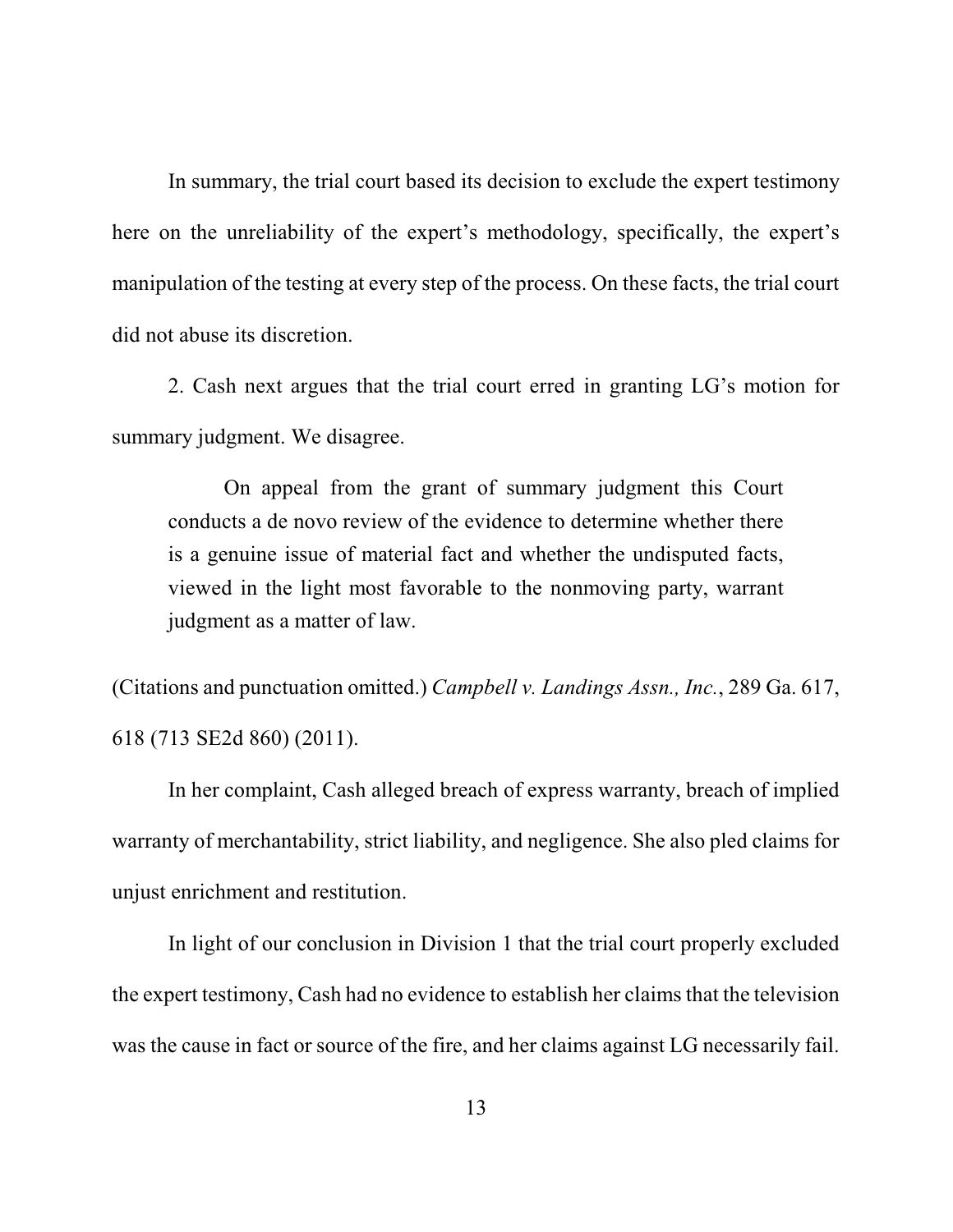See *Fletcher v. Water Applications Distrib. Group, Inc.*, 333 Ga. App. 693, 696 (773 SE2d 859) (2015), cert. denied, - Ga. - (2016), reversed in part on other grounds, *Certainteed Corp. v. Fletcher*, 300 Ga. 327 (794 SE2d 641) (2016) (causation is element of negligence claim); *Foothills Pharmacies, Inc. v. Powers*, 313 Ga. App. 630, 632 (2) (722 SE2d 331) (2012) (absent evidence of causation, plaintiff could not establish claim for breach of express warranty claim); *Boswell v. Overhead Door Corp.*, 292 Ga. App. 234, 235 (664 SE2d 262) (2008) (plaintiff must prove causation to succeed on strict liability theory); *Wilson v. J & L Melton, Inc.*, 270 Ga. App. 1, 3  $(1)$ , n. 1 (c)  $(606 \text{ SE2d } 47)$   $(2004)$  (to prove a claim for breach of implied warranty of merchantability the plaintiff must prove causation). Thus, in the absence of any evidence of causation, the trial court properly granted summary judgment to LG on these claims.

Finally, Cash's claims for equitable relief fail. Cash had an adequate remedy at law, *Besser v. Rule*, 270 Ga. 473, 474 (510 SE2d 530) (1999), and she did not plead unjust enrichment as an alternate theory of recovery based on a failed contract. Thus, her claim for such relief cannot succeed. *Wachovia Ins. Svcs., Inc. v. Fallon*, 299 Ga. App. 440, 449 (6) (682 SE2d 657) (2009).